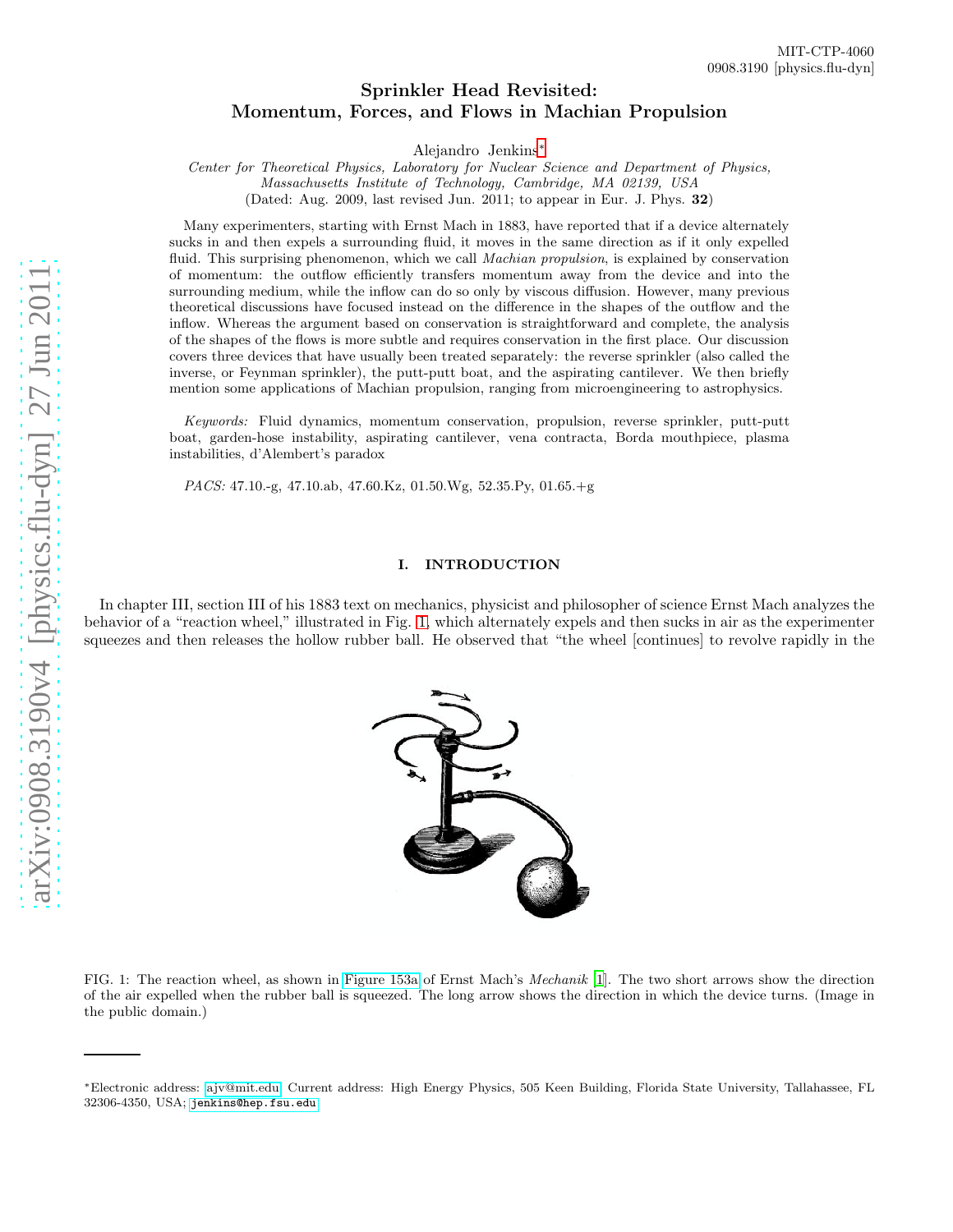

<span id="page-1-0"></span>FIG. 2: Schematic illustration of the putt-putt boat, a toy propelled by an oscillation of the steam pressure inside the tank that causes water to be alternately expelled from the submerged exhausts and then drawn back in.

same direction as it did in the case in which we blew into it." In other words, the effect of sucking a given volume of air does not cancel the effect of blowing it out. Indeed, Mach did not notice any motion of the reaction wheel when it was made to suck in air [\[1](#page-9-0)]. Similar observations were later made independently by others (e.g., [\[2](#page-9-1), [3](#page-9-2)]).

Mach's reaction wheel is a close analog of the so-called reverse (or inverse) sprinkler problem, made famous by theoretical physicist (and Nobel laureate) Richard P. Feynman's bestselling book of personal reminiscences, published in 1985 [\[4](#page-9-3)]. As a graduate student at Princeton University in the early 1940's, Feynman attempted to determine which way a sprinkler would turn if it were submerged and made to suck in the surrounding water. His improvised experiment in the rooms of the university's cyclotron laboratory ended with the explosion of a large glass bottle filled with water. (For other first-hand accounts of this incident, see [\[5](#page-9-4), [6](#page-9-5)].)

Various experimental and theoretical analyses of the reverse sprinkler have established that it turns in the direction opposite to that of the regular sprinkler, but far more weakly. In fact, were it not for the viscosity of the fluid, the reverse sprinkler would experience only a transient torque as the flow commences, and no torque at all in the steady state. This can be understood by invoking the conservation of (angular) momentum, as we shall review in Sec. [II.](#page-2-0)

Another striking manifestation of the same underlying physics is the so-called putt-putt (or pop-pop) boat, a toy boat powered by a candle that heats an internal tank filled with water and connected to submerged exhausts (see Fig. [2\)](#page-1-0). As the heat of the candle causes water to evaporate, the pressure of the steam pushes liquid out of the tank. When the toy is working properly, the heat of the flame is not so intense as to drive the liquid out of the tank completely. Instead, some of the steam quickly recondenses on the relatively cool tank walls, causing the pressure in the tank to drop and water to be drawn in through the exhausts. As the water level rises and less surface area on the tank walls is available for condensation, the pressure of the steam increases again. This leads to a cycle that propels the boat forward and causes a noisy vibration that gives the toy its name. [\[7,](#page-9-6) [8](#page-9-7)]

A third instance of this same effect is observed in the behavior of cantilevered pipes. When such a pipe expels fluid, it is subject to a "garden-hose instability" which can lead to uncontrolled oscillations [\[9](#page-9-8)], caused by the misalignment of the momentum of the outgoing fluid with the axis of the pipe (think of an unsupported garden hose running at full blast, as pictured in Fig. [3\)](#page-2-1). This instability is far less severe in the case of aspirating pipes, for the same reason that, for equivalent rates of flow, the torque on the reverse sprinkler is much smaller than on the regular sprinkler. [\[10\]](#page-9-9)

Since, to our knowledge, Mach was the first to describe it clearly in print, we will use the term "Machian propulsion" to refer to the fact that a device that alternately aspirates and then discharges fluid moves in the same direction as a device that only discharges. More generally, we will use the same term to refer to the smallness of the force (or torque) on the aspirating device, relative to the force (or torque) on the device that discharges fluid at the same rate.

Many theoretical treatments of these systems, starting with Mach's, have emphasized that the fluid expelled forms a jet, whereas the flow sucked in "comes in from all directions," as shown schematically on Fig. [4.](#page-2-2) This difference in the shape of the flows has often been adduced as an explanation of Machian propulsion, but, even though such an argument does establish that there is no time-reversal symmetry between aspiration and discharge, by itself it does not take us very far towards understanding the forces involved during each phase. In fact, we shall see that one should start from conservation of momentum in order to understand the shapes of the flows. Also, the asymmetry of the shapes of the in- and the outflow is due to viscosity, whereas Machian propulsion would be observed in inviscid flow.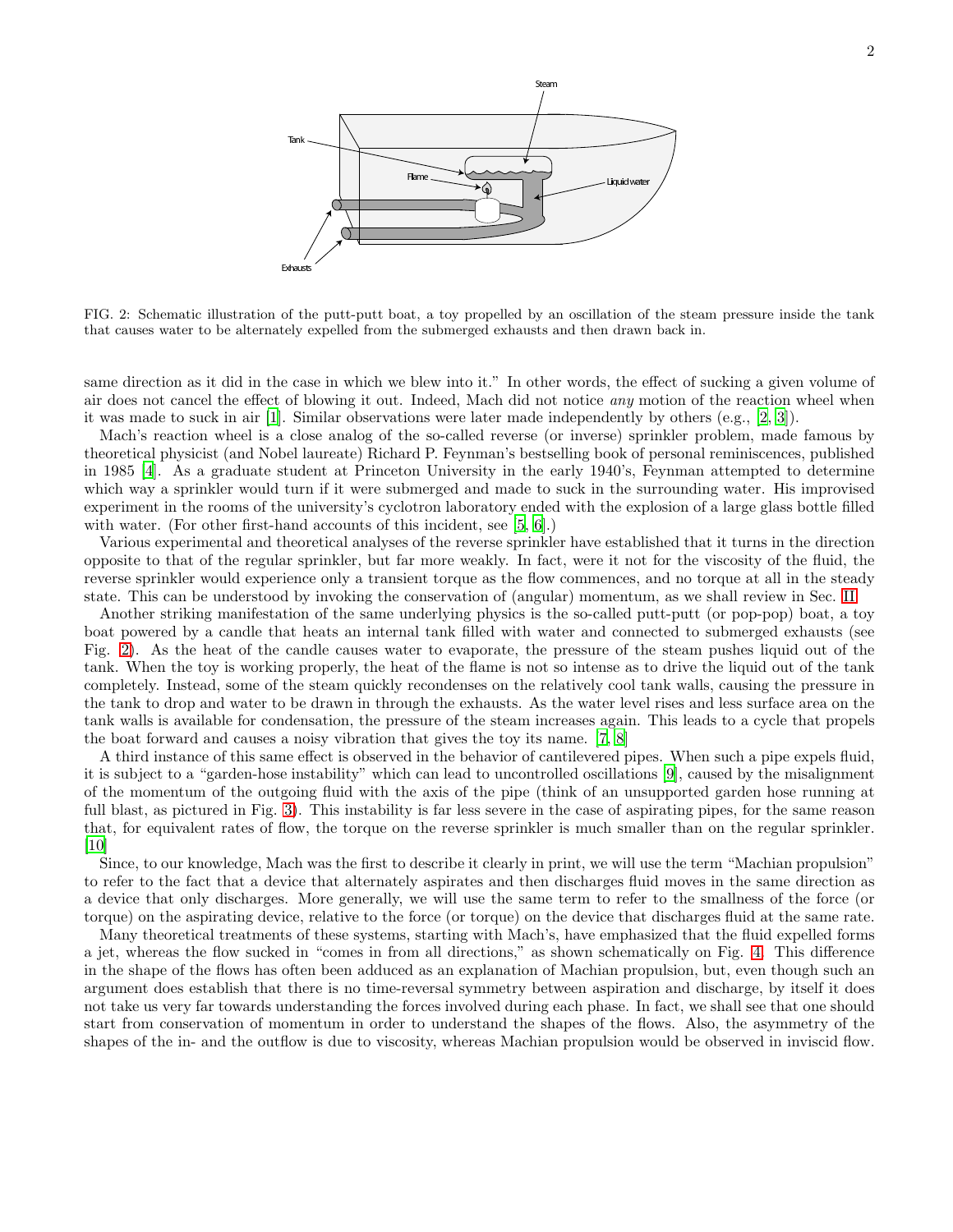

<span id="page-2-1"></span>FIG. 3: Time-lapse pictures illustrating the garden-hose instability. Images by Olivier Doaré (ENSTA) and Emmanuel de Langre (Ecole Polytechnique)  $[11, 12]$  $[11, 12]$ , used here with the permission of the authors.

## <span id="page-2-0"></span>II. CONSERVATION OF MOMENTUM

Conservation of momentum provides the simplest and most reliable theoretical tool for understanding Machian propulsion. In the context of the reverse sprinkler problem, this argument was first made clearly in print in 1987, in a brief letter by Alton K. Schultz (a geophysicist) [\[13\]](#page-9-12). Schultz's argument is as follows: as water flows out of a regular sprinkler, it carries away with it an ever increasing quantity of angular momentum about the sprinkler's pivot. If the sprinkler operated in empty space, this angular momentum would be carried by the water expelled, as it moves away to infinity. For a sprinkler operating on the earth, this angular momentum is transferred from the water to the earth as the water hits the ground around the sprinkler.

By conservation of angular momentum, the sprinkler must therefore acquire an opposite angular momentum about its pivot. If the flow is steady, the water's angular momentum increases at a constant rate, and so the sprinkler must experience a constant torque in the opposite direction, which causes it to undergo angular acceleration (until friction and air resistance balance that torque and the sprinkler stops accelerating).

The situation with the reverse sprinkler is very different. Initially, the water in the tank is still and carries no angular momentum about the sprinkler's pivot. As the pump is turned on and the flow of water is established, the water in the tank begins to acquire angular momentum, and the sprinkler must therefore experience a corresponding torque in the opposite direction, which makes it accelerate towards the incoming fluid. The water that is sucked into the reverse sprinkler does not end up carrying away with it any angular momentum: it transfers its angular



<span id="page-2-2"></span>FIG. 4: Streamlines for the flow (a) expelled from the mouth of a tube, and (b) aspirated into the mouth of the tube.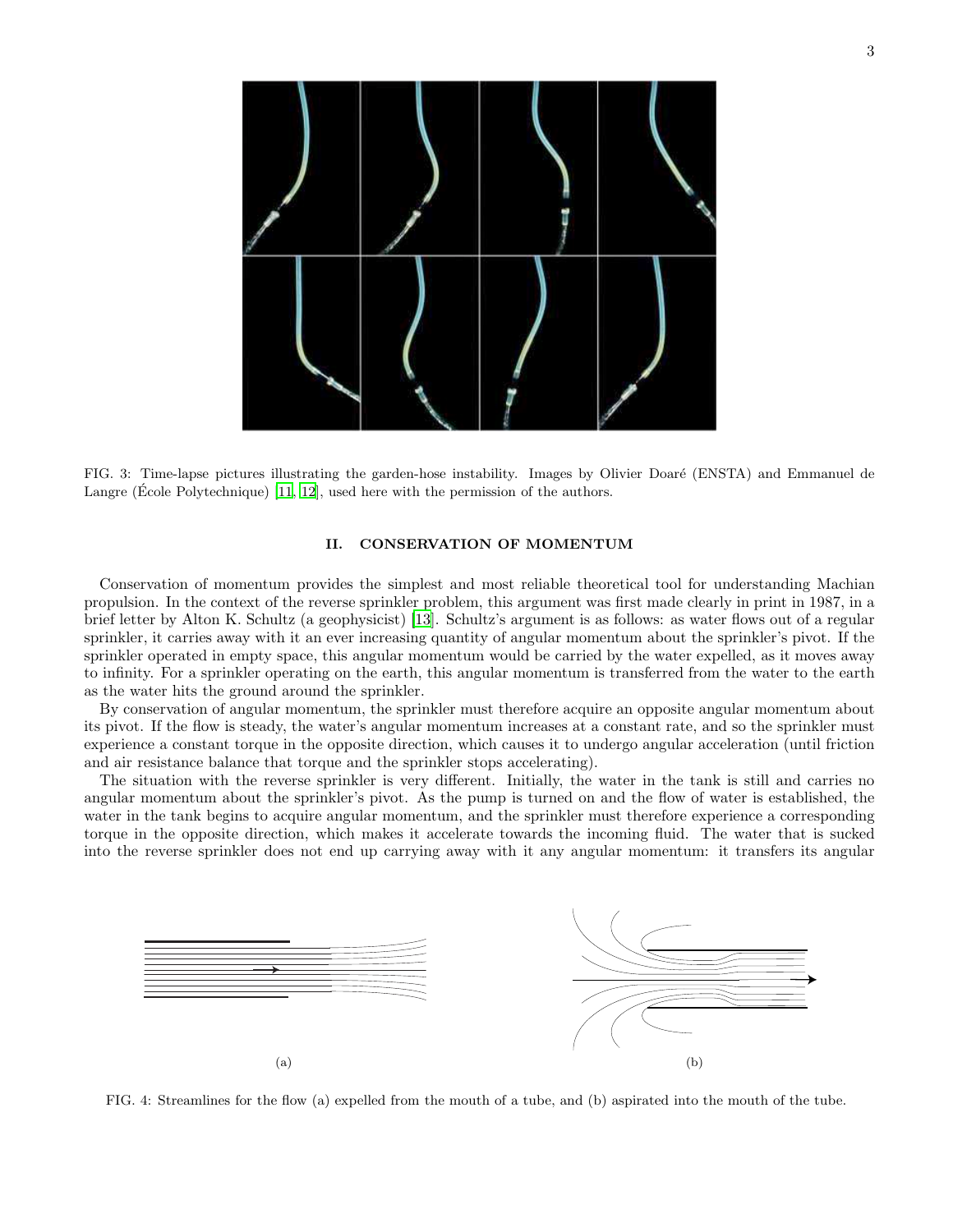momentum back to the sprinkler and leaves the tank without any angular momentum. In other words, in the reverse sprinkler's steady state, the total amount of angular momentum in the water is not growing: it is a constant quantity, and therefore the reverse sprinkler experiences no torque in the steady state. When the flow of water stops, the sprinkler experiences a torque in the opposite direction to before, as it gives up its angular momentum and comes to rest.

Thus, if the reverse sprinkler moves without friction or resistance in an ideal fluid, it first accelerates towards the incoming water, then turns with constant angular velocity in its steady state, and finally comes to a stop when the flow of water is shut off. One complication which was not considered by Schultz but which is discussed in [\[14\]](#page-9-13), is that, since the water has some viscosity, not all of its steady-state angular momentum will be transferred to the sprinkler as the water leaves the tank. There will be some amount of water flow that does not enter the sprinkler head.<sup>1</sup> The corresponding angular momentum will be transferred to the surrounding tank, and, with respect to the tank's frame of reference, the reverse sprinkler will experience a small torque even in the steady state. This torque tends to make the reverse sprinkler turn towards the incoming water, in the direction opposite to the rotation of the regular sprinkler.<sup>2</sup>

All of these predictions are supported by experiment [\[18](#page-9-14)], though it might be desirable to rigorously test the dependence of the steady-state torque on the viscosity of the fluid. Wolfgang Rueckner (Harvard) has suggested operating a reverse sprinkler in a fluid whose viscosity depends strongly on temperature —such as argon gas or liquid glycerin— and reported some encouraging (but very preliminary) results with the former: while maintaining a constant flow rate, an increase in viscosity seems to result in an increase in the terminal angular velocity of the reverse sprinkler. [\[19](#page-9-15)]

In short, both the regular and the inverse sprinkler can turn only to the extent that angular momentum may be transferred to the surrounding environment. It is straightforward to generalize this argument to the putt-putt boat by considering the conservation of linear, rather than angular, momentum. Remarkably, this elementary observation suffices to clarify a number of confusions that persist in the scientific literature on Machian propulsion, as we shall see in Secs. [V](#page-6-0) and [VII.](#page-8-0)

#### III. FORCES AND FLOW SHAPES

The argument based on momentum conservation is correct and complete, but published treatments have usually focused on finding the forces (or torques) acting on the device in question (for earlier work on this subject, which shows a gradual evolution in the understanding of the reverse sprinkler, see [\[20](#page-9-16)[–24](#page-9-17)].) As explained in Sec. II of [\[14](#page-9-13)] and then cleverly demonstrated experimentally in [\[25](#page-9-18)], for the reverse sprinkler the relevant torques are produced by a "pressure difference effect," which imparts to the sprinkler an angular momentum opposite to that of the incoming fluid, and a "momentum transfer effect," by which the aspirated fluid transfers its angular momentum to the sprinkler when it impinges on the tube's inner wall. In the absence of viscosity, these torques cancel each other out exactly in the steady state, as required by the conservation argument given in Sec. [II.](#page-2-0)

As a reader (Lewis H. Mammel, Jr.) pointed out to us after [\[14\]](#page-9-13) appeared in print, the derivation presented there of the magnitude of the "momentum transfer" effect does not reflect the fact that the cross-section of a fluid flow is not constant along a pressure gradient [\[26\]](#page-9-19). For instance, it is clear that an incompressible fluid cannot maintain a constant cross-section  $A$  if its speed  $v$  is increasing along the direction of the flow, since continuity requires

$$
A_1 v_1 = A_2 v_2 \t\t(1)
$$

and, by Bernoulli's theorem, for an ideal fluid with density  $\rho$ ,

$$
A_2 = \frac{A_1 v_1}{\sqrt{v_1^2 + 2(P_1 - P_2)/\rho}}.
$$
\n(2)

The conservation argument described in Sec. [II](#page-2-0) suffices to establish that the magnitude of the "momentum transfer" effect that is derived in [\[14](#page-9-13)] is correct, but the simplified treatment of the forces that was presented there does not account for the fact that the shape of the flow can, in practice, be quite complicated.<sup>3</sup> This seems an important issue

<sup>&</sup>lt;sup>1</sup> It is well known that viscosity in a Newtonian fluid is directly related to the diffusion of momentum.

<sup>&</sup>lt;sup>2</sup> The fact that the reverse sprinkler experiences no torque for steady, inviscid flow may also be interpreted as a variation on a theorem, the so-called d'Alembert's paradox, which establishes that steady, inviscid flow cannot exert any drag on a solid object [\[15\]](#page-9-20) (see also [\[16](#page-9-21)]). Clearly, such a result must follow from conservation as long as there is no mechanism to diffuse momentum out of a surface enclosing the solid object and the region of steady flow around it, as explained in [\[17\]](#page-9-22).

<sup>3</sup> Some comments on the issue of the shape of the flows were added to the version of [\[14](#page-9-13)] that appears as chapter 6 of [\[27\]](#page-9-23).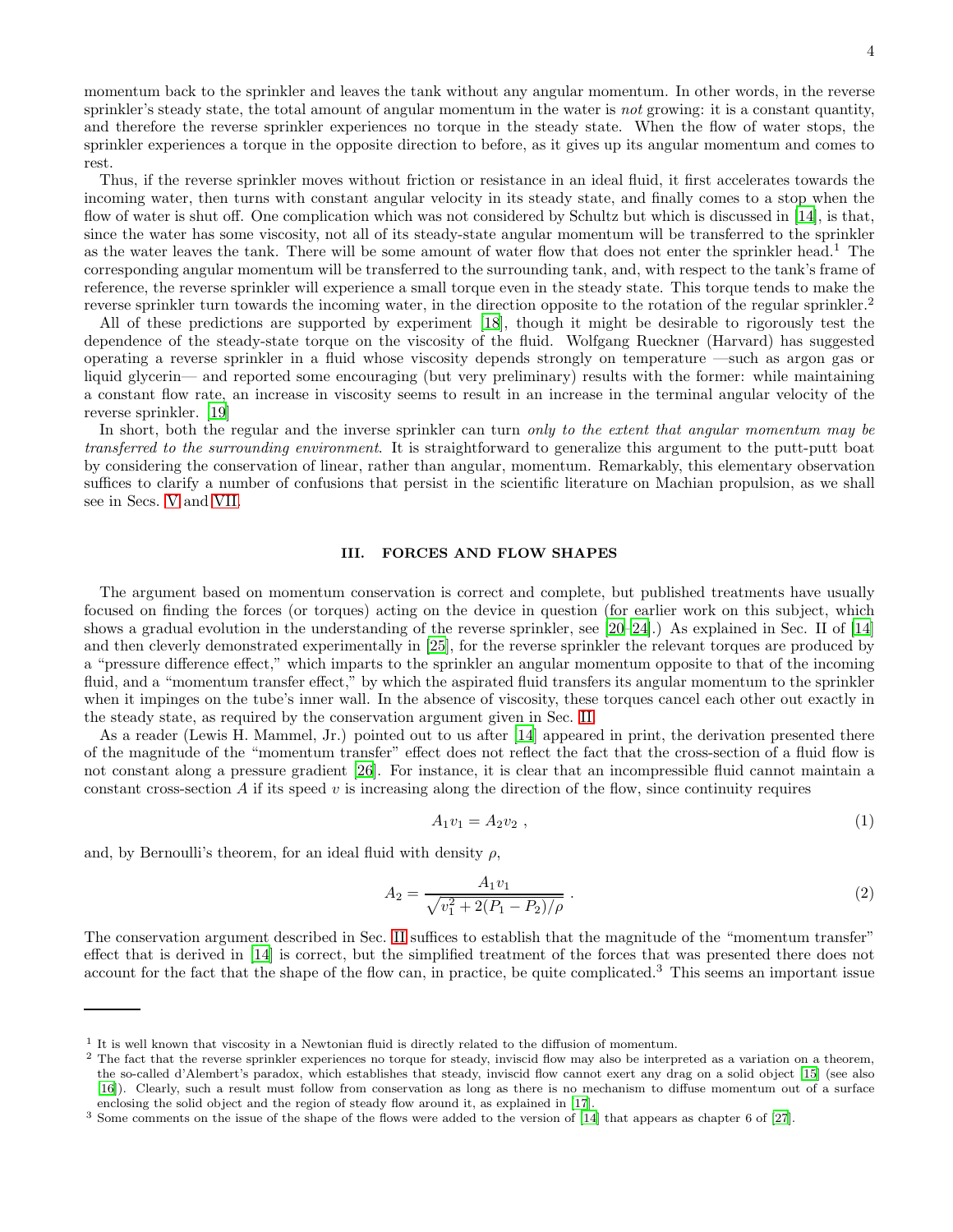

<span id="page-4-0"></span>FIG. 5: Steady, irrotational fluid motion along a flow tube, defined by a set of adjacent streamlines.

to clarify, because many discussions of Machian propulsion have offered the difference in the forms of the in- and outflows as the fundamental explanation of the phenomenon.

Mach, for instance, claims in [\[1\]](#page-9-0) that the behavior of the reaction wheel of Fig. [1](#page-0-1) "results partly from the difference in the motion which the air outside the tube assumes in the two cases. In blowing, the air flows out in jets  $[\ldots]$  In sucking, the air comes in from all sides, and has no distinct rotation." James Gleick, in his bestselling biography of Feynman, also explains the behavior of the reverse sprinkler in terms of different shapes on the in- and outflows [\[28\]](#page-9-24). In their treatment of the putt-putt boat, Finnie and Curl explain that toy's propulsion in terms of the shapes of the flows, but also admit that it is possible to deform the flows by placing a nozzle in the mouth of the exhausts, which makes their argument somewhat obscure [\[8](#page-9-7)]. The authors of [\[29\]](#page-9-25) claim that the fact that "a candle can be put out by blowing, but not by sucking" (which reflects the omni-directionality of the inflow, compared to the directionality of the outflow) is equivalent to the phenomenon of Machian propulsion.

The distinct shapes of the out- and inflows, shown in Fig. [4,](#page-2-2) do illustrate the fact that aspiration is different from the time-reversed picture of discharge. This observation, however, is not enough to explain just how Machian propulsion works, as we will explain in Sec. [V.](#page-6-0)

#### <span id="page-4-2"></span>IV. REVIEW: EFFLUX COEFFICIENTS

In section 40-3 of his Lectures on Physics, Feynman calls the derivation of the efflux coefficient (known also as the "coefficient of discharge") for a re-entrant discharge tube, "most beautiful," but then gives us "just a hint" of how the argument goes  $[30]$ . Here we will fill in the details.<sup>4</sup>

Consider the steady motion along a flow tube, defined by a set of adjacent streamlines, as shown in Fig. [5.](#page-4-0) For an irrotational fluid with constant density  $\rho$ , we see that —per unit time— a momentum  $\rho v_2^2 \mathbf{A}_2$  flows out while a momentum  $\rho v_1^2 A_1$  flows in.<sup>5</sup> Therefore, the net force pushing the fluid along this flow tube is

<span id="page-4-1"></span>
$$
F = \rho(v_2^2 A_2 - v_1^2 A_1) \tag{3}
$$

This is a special case of the "momentum theorem" first derived by Euler [\[34\]](#page-10-0). For modern, general discussions of this theorem, see [\[35](#page-10-1)[–38](#page-10-2)].<sup>6</sup>

Consider now a re-entrant discharge tube on a tank, as shown in Fig. [6\(](#page-5-0)a). This setup has the nice feature that the velocity of the fluid everywhere near the walls of the tank is negligible. The net horizontal force that accelerates the

<sup>4</sup> The argument presented in this section was first made in [\[31\]](#page-9-27). Textbook treatments similar to this derivation include [\[32](#page-10-3)] and [\[33\]](#page-10-4). As far as possible, we shall avoid both the jargon and the vector calculus notation of advanced fluid mechanics textbooks since they will not be useful in our discussion, for reasons that will become clear.

<sup>&</sup>lt;sup>5</sup> To simplify our notation, we have defined the area vectors  $A_{1,2}$  to point along the direction of the corresponding fluid velocities,  $v_{1,2}$ , with a magnitude equal to the corresponding cross-section, as illustrated in Fig. [5.](#page-4-0)

<sup>&</sup>lt;sup>6</sup> As Feynman explains clearly in [\[30](#page-9-26)], the total momentum within the flow tube may be varying even if the flow is steady. The reason is that the velocity field  $v$  is defined as function of the point in space, but Newton's laws apply to individual mass elements, which move along the flow. Steady flow means that the velocity field  $v(x, y, z)$  is constant in time, but the mass elements of the fluid may be experiencing a net force the pushes them along the flow tube of Fig. [5.](#page-4-0) The rate at which mass flows through an oriented area element da with fixed position, is  $\rho v \cdot da$ . In general, the net force on the steady flow enclosed by some surface is equal to the integral of  $v(\rho v \cdot da)$  over that surface.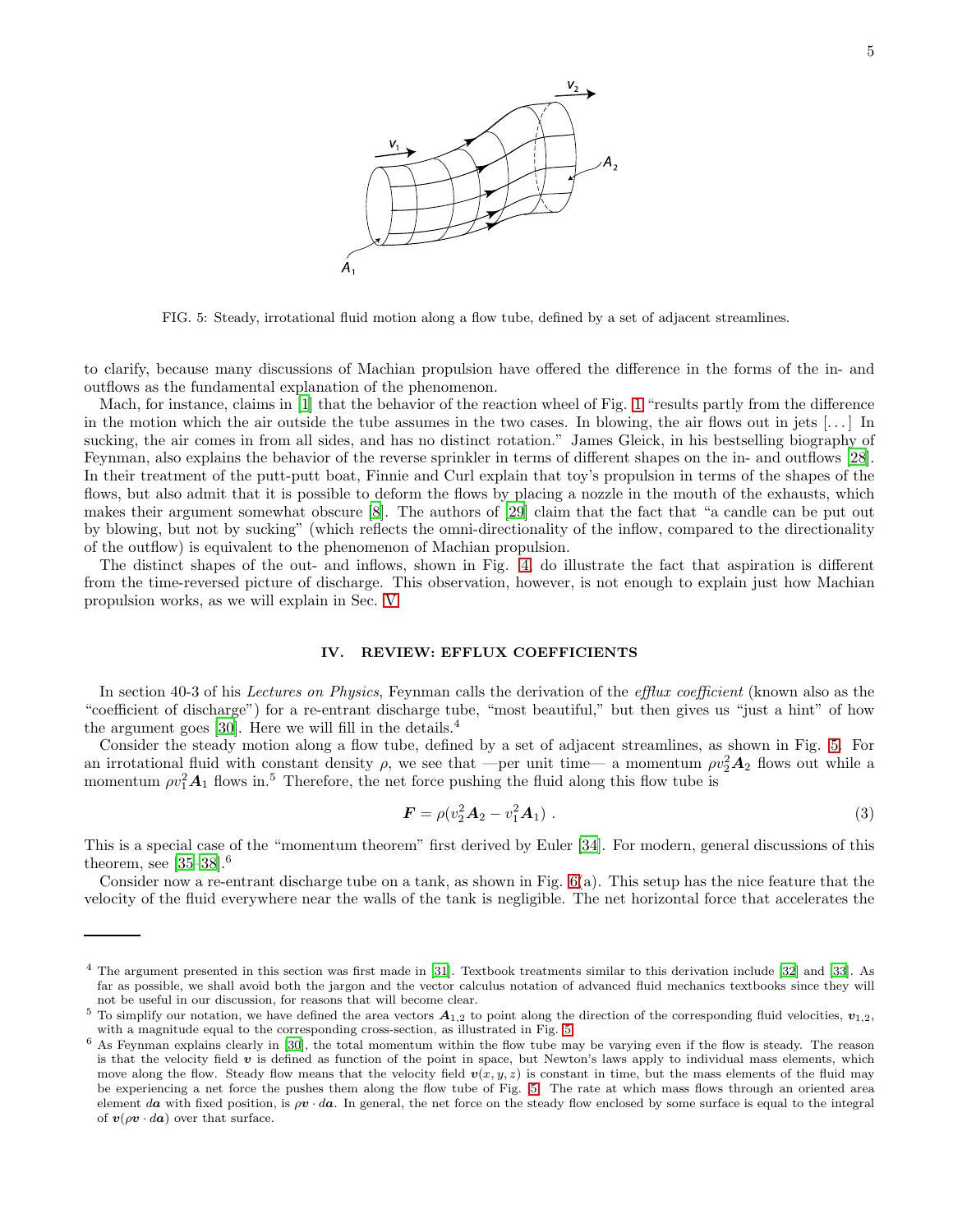

<span id="page-5-0"></span>FIG. 6: Flows out of a tank, through: (a) a re-entrant discharge tube, and (b) a hole in the tank wall. The efflux coefficient is defined as the ratio  $a/A$ . In (a), the force exerted on the fluid by the solid wall in region R cancels the force exerted by the opposite region, R'. This is not true in (b), since, for instance, the pressure on R is lower than the pressure on R'.

fluid into the discharge tube must come, originally, from a solid wall pushing on the fluid adjacent to it. The pushes from opposite sides of the tank wall (e.g., from regions R and R' in Fig.  $6(a)$ ) cancel out. The only net horizontal force therefore comes from the section directly opposite to the mouth of the discharge tube, with area A.

Thus, the horizontal force accelerating the fluid is  $F = PA$ , where P is the hydrostatic pressure on the fluid next to the wall opposite to the mouth of the tube (relative, of course, to the atmospheric pressure outside). This must also be equal to the rate at which horizontal momentum is pouring out of the tank. Therefore, if  $v$  is the velocity of the jet after the flow has become parallel, we conclude from Eq. [\(3\)](#page-4-1) that

<span id="page-5-2"></span>
$$
F = PA = a\rho v^2 \tag{4}
$$

Meanwhile, by Bernoulli's theorem,

$$
P = \frac{1}{2}\rho v^2 \tag{5}
$$

which implies that

<span id="page-5-1"></span>
$$
\frac{a}{A} = \frac{1}{2} \tag{6}
$$

so that the efflux coefficient in this case is exactly  $1/2$ .<sup>7</sup>

The efflux coefficient measured for a discharge *hole*, as shown in Fig.  $6(b)$ , is greater than  $1/2$ , because the fluid next to the wall regions above and below the hole is not at rest and therefore has a lower pressure than the fluid on the opposite side of the tank. For example, in Fig.  $6(b)$  the push exerted by region R is less than the push exerted by  $R'$ . The net horizontal force on the fluid is therefore

$$
F = a\rho v^2 > PA \tag{7}
$$

Experimentally,  $a/A \simeq 0.62$ .<sup>8</sup>

Advanced textbooks (e.g., [\[40\]](#page-10-5)) sometimes derive Eq. [6](#page-5-1) by integrating the Navier-Stokes equation for inviscid flow (a special case often called the "Euler equation"). The Navier-Stokes equation is derived by applying momentum conservation to local fluid elements and cannot be integrated analytically if the flow is viscous (see, e.g., [\[30](#page-9-26), [41\]](#page-10-6)). Since in Sec. [V](#page-6-0) we will need to treat a problem that involves viscosity in a fundamental way, we have not written down a Navier-Stokes equation, but instead worked in terms of global momentum conservation. In the bargain, we avoid introducing a vector calculus notation which would not have been helpful in making the arguments relevant to the present discussion. (This perhaps reflects a useful lesson: that not every problem in fluid mechanics is best addressed by the Navier-Stokes equation.)

<sup>&</sup>lt;sup>7</sup> Note that, for Eq. [4](#page-5-2) to be valid, a must be measured where the streamlines of the jet are parallel and horizontal. We have neglected both the the outpouring jet's vertical momentum, imparted by gravity, and the resistance from the surrounding air, which gradually slows the jet, causing its cross-section to expand. The latter effect will be relevant in Sec. [V.](#page-6-0)

<sup>&</sup>lt;sup>8</sup> The theoretical result for an ideal fluid pouring out of a sharp-edged, circular orifice is  $\pi/(\pi+2)$ ; see [\[39](#page-10-7)].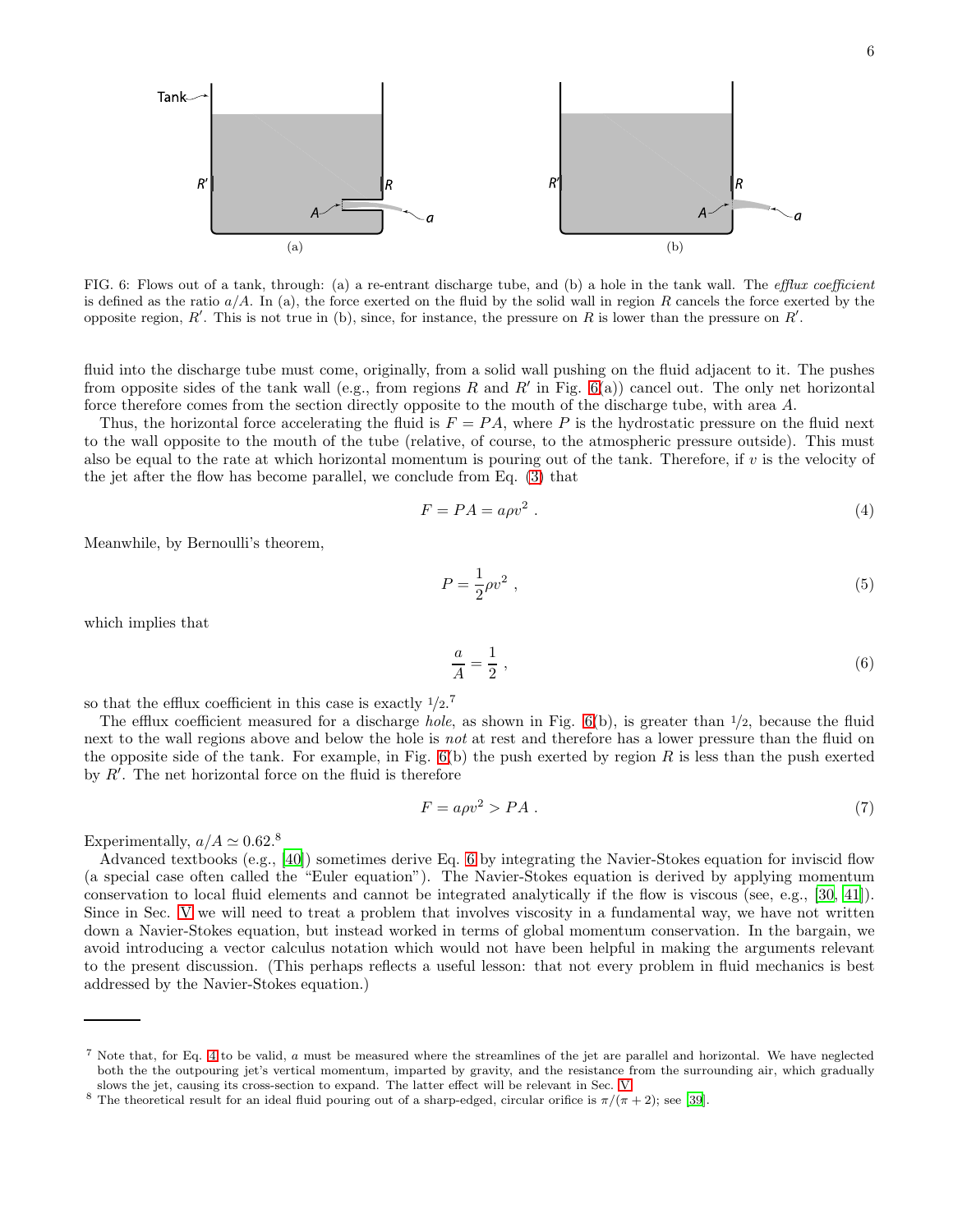

<span id="page-6-1"></span>FIG. 7: As fluid moves past the *vena contracta*, with speed  $v_c$ , and into the parallel flow region, with speed  $v_P = v_C/2$ , it loses momentum at a rate  $A\rho v_P^2$ . This rate is equal to the net horizontal force,  $A(P_0 - P_P)$ , exerted on the flow by the solid tube wall.

#### <span id="page-6-0"></span>V. SHAPE OF INFLOW

This simple discussion allows us to understand the basic shape of the flows shown schematically in Fig. [4.](#page-2-2) The outflow forms a jet, with streamlines nearly parallel to the axis of the tube in the region just outside the tube's mouth. In the case of the inflow, fluid comes in from all sides into the mouth of the tube, then forms a vena contracta (Latin for "contracted vein"), where the cross section of the flow is smallest. The same argument used for the re-entrant discharge tube of the tank now serves to show that, for an ideal fluid, the cross-section of the vena contracta is half of the cross section of the tube for an ideal fluid. This behavior was first described by Jean-Charles de Borda in 1766; the re-entrant discharge tube is therefore also called a "Borda mouthpiece" [\[31](#page-9-27)].

In the case of a non-ideal fluid, after passing the vena contracta the jet expands to fill the tube, with the streamlines finally becoming parallel to the sides of the tube, as shown in Fig. [4\(](#page-2-2)b). This expansion of the jet occurs as the flow slows down due to the viscous drag of the slow-moving fluid caught between the flow and the walls of the tube, as shown in Fig. [7.](#page-6-1) This slowing down is a dissipative effect and therefore invalidates Bernoulli's theorem.<sup>9</sup>

By the "momentum theorem" of Eq. [3](#page-4-1) the net horizontal force that slows down the fluid as it passes beyond the vena contracta and into the region of parallel flow, is

<span id="page-6-2"></span>
$$
F = A\rho v_P^2 - \frac{A}{2}\rho v_C^2 = A(P_C - P_P) \tag{8}
$$

where  $P_C$  is the pressure of the fluid at the narrowest point of the vena contracta, which, in the steady state, must also be the pressure of the slow-moving fluid that surrounds it. If viscous dissipation can be neglected before the expansion for the *vena contracta*, then, by Bernoulli's theorem,

<span id="page-6-4"></span>
$$
P_C = P_0 - \frac{1}{2}\rho v_C^2 \t\t(9)
$$

and Eq. [8](#page-6-2) implies that

<span id="page-6-3"></span>
$$
P_0 - P_P = \rho v_P^2 \tag{10}
$$

For incompressible flow, continuity requires  $v_P = v_C/2$  and Eq. [8](#page-6-2) simplifies to  $F = -\rho v_P^2$ , so that  $P_0 - P_P = P_P - P_C$ , implying  $P_C = 2P_P - P_0$ .

By Eq. [10,](#page-6-3) the viscous dissipation associated with the expansion implies that the total pressure drop is twice what one would expect from misapplying Bernoulli's theorem at the region of parallel flow.<sup>10</sup> (Note that for an ideal fluid there would be no viscous drag to establish a uniform flow within the tube and the cross-section of the flow would remain  $A/2$ .) It also follows from Eq. [10](#page-6-3) that, in the steady state, there is no net horizontal force on the tube wall, because the force associated with the pressure difference on either side of the wall,  $A(P_P - P_0)$ , is cancelled by the rate  $A \rho v_P^2$  at which the flow is transferring momentum to the wall as it impinges on it. This is precisely the cancellation

<sup>9</sup> The loss of mechanical energy due to the sudden expansion of a flow is described by the so-called Borda-Carnot relation; see, e.g., [\[42](#page-10-8)]. <sup>10</sup> Our derivation of Eq. [10](#page-6-3) is similar to the derivation often given in engineering textbooks of "head loss" due to sudden expansion (see,

e.g., [\[43](#page-10-9), [44\]](#page-10-10), as well as [\[45](#page-10-11)]). In the context of Machian propulsion, the result of Eq. [10](#page-6-3) is used directly in [\[8\]](#page-9-7) and [\[24\]](#page-9-17).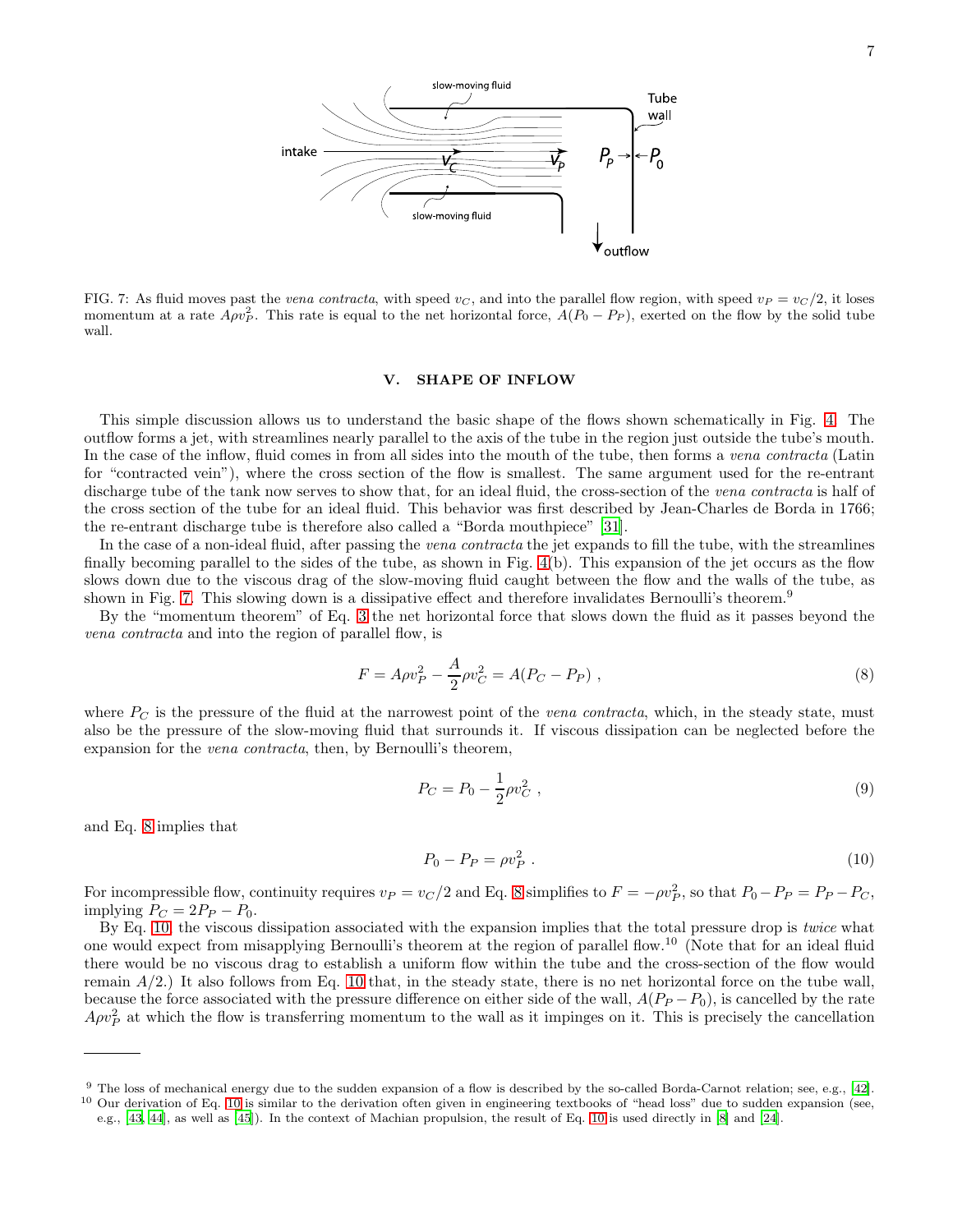

<span id="page-7-0"></span>FIG. 8: A nozzle with an appropriate shape eliminates the viscous drag by the slow-moving fluid that would otherwise be caught between the flow and the inner walls of the tube. In this case there need be no dissipative pressure loss inside the tube.

between the "pressure difference effect" and the "momentum transfer effect" described in detail Sec. II of [\[14\]](#page-9-13), but we now understand how it is reflected in the actual shape of the inflow.<sup>11</sup>

## VI. DISSIPATION

We arrived at Eq. [10](#page-6-3) by applying conservation of momentum to the system composed of the steady-state flow flow within the tube, plus the tube itself. One might worry that the viscous drag of the slow-moving fluid surrounding the vena contracta in Fig. [7](#page-6-1) might, like viscous drag in general, be associated with diffusion of momentum. But in this case the drag cannot diffuse momentum *out of the tube*. Viscous diffusion *outside* the tube can be easily shown to imply that  $P_0 - P_P > \rho v_P^2$ , since it would add a dissipative pressure loss term to Eq. [9.](#page-6-4) Because the parallel flow delivers horizontal momentum to the tube wall at a rate  $A\rho v_P^2$ , for viscous flow the pressure difference acting on the wall is greater than the momentum transfer from the fluid, and the reverse sprinkler turns weakly towards the incoming flow even the steady state, as discussed at the end of Sec. [II.](#page-2-0)

In [\[8\]](#page-9-7) the authors correctly explain the Machian propulsion of the putt-putt boat by computing the forces acting on the device over the course of one period of the oscillation of the steam pressure in the tank. Unsatisfied with the intuitiveness of their mathematical argument, they then present a "physically more understandable" argument, based on the vena contracta of the inflow, leading to the result of Eq. [10.](#page-6-3) But the authors admit that this argument may seem puzzling in light of the fact that a nozzle on the tube could prevent a vena contracta from forming, but would not prevent Machian propulsion. If the aspirating tube were fitted with a nozzle like the one pictured in Fig. [8,](#page-7-0) then direct calculation of the horizontal forces acting on the tube walls becomes less transparent. On the other hand, the conservation argument presented in Sec. [II,](#page-2-0) is not only simple, but also general.

As we have seen, it is misleading to explain Machian propulsion by starting from the shapes of the flows in Fig. [4,](#page-2-2) and a number of errors have been made in the literature by proceeding along such lines. For a given pumping pressure  $P = |P_0 - P_P|$  and tube cross-section A, the rate at which fluid mass is being pumped in the steady state,  $A \rho v_P$ , as well as the rate at which momentum is carried by the parallel flow,  $A\rho v_P^2$ , are the same whether the fluid is being sucked in or blown out. The fact that the inflow, before reaching the mouth of the tube, is so much broader and that it involves motion perpendicular to the axis of the tube —which does not contribute to the total momentum— only reflects the fact that it takes more energy to maintain a given rate of flow by sucking than by blowing. The extra energy goes into heating the fluid by viscous dissipation and turbulence, a loss which would be alleviated by fitting the intake with a nozzle such as the one in Fig. [8.](#page-7-0)

In fact, without viscosity the outflow and inflow shown in Fig. [4](#page-2-2) would have the same shape,<sup>12</sup> but Machian propulsion would still obtain. The relevant physics is momentum conservation, not (as suggested, for instance, in

<sup>&</sup>lt;sup>11</sup> The force that slows down the fluid within the tube in Fig. [7](#page-6-1) may be traced to the pushing of the solid tube wall. If the net force on the tube wall vanishes, Newton's third law implies that the force exerted by the pressure difference on the wall must be equal to the force exerted by the wall on the fluid.

 $12$  Viscosity also accounts for the asymmetry in the shapes of Fig. [4.](#page-2-2) The reason is rather subtle: for the outflow, the fluid leaving the pipe has to move under an adverse pressure gradient (i.e., it slows down along the streamlines). For viscous flow, this leads to the separation of the boundary layer at the inner edge of the tube's mouth [\[46\]](#page-10-12). In the case of inflow, on the other hand, the pressure gradient is favorable (i.e., it accelerates the fluid along the streamlines) and there is no separation of the boundary layer, allowing the inflow to be omnidirectional, like a theoretical sink. Thus viscosity explains why "a match can be extinguished by blowing, but not by sucking." [\[29](#page-9-25), [47\]](#page-10-13)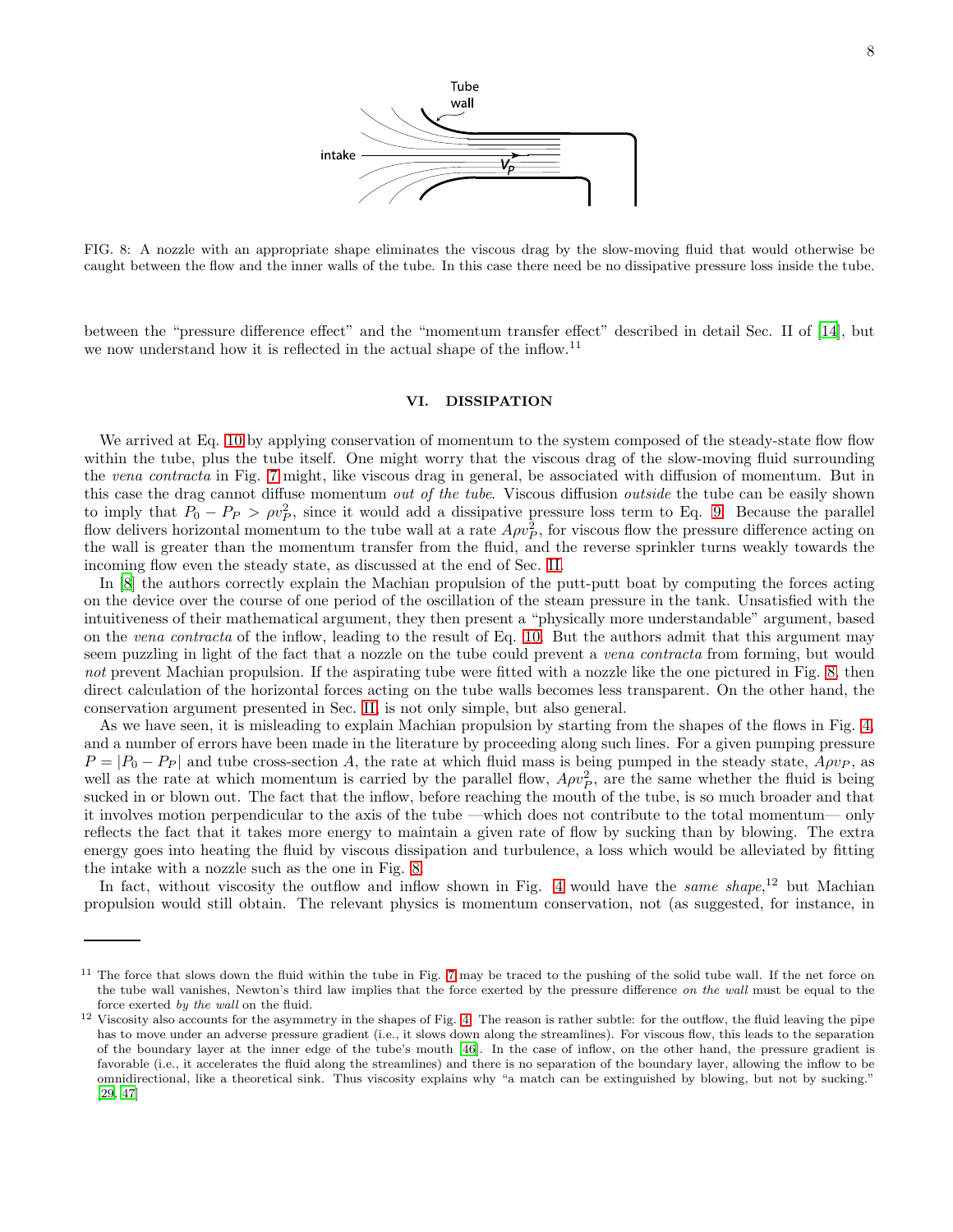

<span id="page-8-1"></span>FIG. 9: A simple device proposed in [\[29](#page-9-25)], which could be propelled remotely by applying an ambient sound field.

[\[28\]](#page-9-24)) thermodynamic irreversibility.<sup>13</sup>

## <span id="page-8-0"></span>VII. APPLICATIONS

The fact that there continues, to this day, to be some confusion in the scientific literature about what we have called Machian propulsion probably reflects the fact the so far it has been a curiosity of limited practical relevance.<sup>14</sup> Here we shall mention, however, some ways in which it might find applications.

The putt-putt boat is powered by a very inefficient engine, suitable only for a toy: according to [\[8\]](#page-9-7), the ratio of propulsion work to energy dissipated by the motion of the fluid in the exhausts, is about 0.1. On top of that, the maximum thermodynamic efficiency of the mechanism is extremely low because the steam is produced and then recondensed inside the same chamber, and therefore at almost the same temperature.

The authors of [\[29\]](#page-9-25), however, have proposed an interesting application for Machian propulsion: a small cavity with one opening can be filled with a bubble of air and then placed in a surrounding fluid, as shown in Fig. [9.](#page-8-1) The pressure of the bubble can then be made to oscillate by subjecting it to an ambient sound field. This quite simple device can therefore be powered remotely, which could conceivably be useful for moving the device inside living tissue.<sup>15</sup>

The garden-hose instability is an important engineering problem, with major implications, for instance, in oil exploration [\[49\]](#page-10-14). Understanding the behavior of pipes that suck in fluid instead of expelling it is also potentially relevant to the operation of the machinery used in mining materials from the bottom of the ocean, as discussed, e.g., in [\[10](#page-9-9), [50\]](#page-10-15). The sort of arguments made in [\[14](#page-9-13)] and refined here make it clear that computer simulations are not necessary to understand the basic physics involved.

This fluid-mechanical problem is also somewhat analogous to the instability of plasmas in which the velocity of the charged particles is not constant over space. Such an anisotropy can set up currents that perturb a background magnetic field. This may in turn enhance the anisotropy, causing exponentially-growing perturbations of the plasma. One type of these plasma instabilities [\[51\]](#page-10-16) is commonly known in the astrophysical literature as the fire-hose (or garden-hose) instability, by analogy to the behavior illustrated in Fig. [3](#page-2-1) (see also [\[52,](#page-10-17) [53\]](#page-10-18)). Though the mechanism of these plasma instabilities differs considerably from the Machian propulsion systems that we have discussed, the momentum conservation arguments of Sec. [II](#page-2-0) are universal and suffice to establish that a fire-hose-type instability is only possible to the extent that the plasma can transfer momentum to its surrounding medium.

Of all the devices associated with Machian propulsion, the reverse sprinkler has received the most attention in the physics literature, but this might be just a historical accident, connected to the notoriety of Feynman's accident at the Princeton cyclotron. The reverse sprinkler is not, of course, technologically useful, but as a teaching tool it might be valuable for demonstrating the use of global conservation laws in fluid mechanics and, perhaps, even the fallibility of great physicists (such as Mach and Feynman) when faced with what looks like an elementary question.

<sup>&</sup>lt;sup>13</sup> For a theoretical physicist, perhaps the most compelling way to explain Machian propulsion is as a variation on the global conservation of momentum argument made in [\[17\]](#page-9-22) to derive "d'Alembert's paradox."

<sup>&</sup>lt;sup>14</sup> Confusion has perhaps also been sustained by the fact that, in much of the world, the university physics curriculum no longer includes any serious instruction in fluid mechanics. Also, as was mentioned at the end of Sec. [IV,](#page-4-2) many fluid dynamicists would naturally tend to work in terms of the Navier-Stokes equation, whereas in this case it is easier to use global momentum conservation.

<sup>&</sup>lt;sup>15</sup> The authors of [\[29](#page-9-25)] were also motivated by the interest within the engineering fluid mechanics community for the so-called synthetic jets [\[48](#page-10-19)], which generally exhibit Machian propulsion.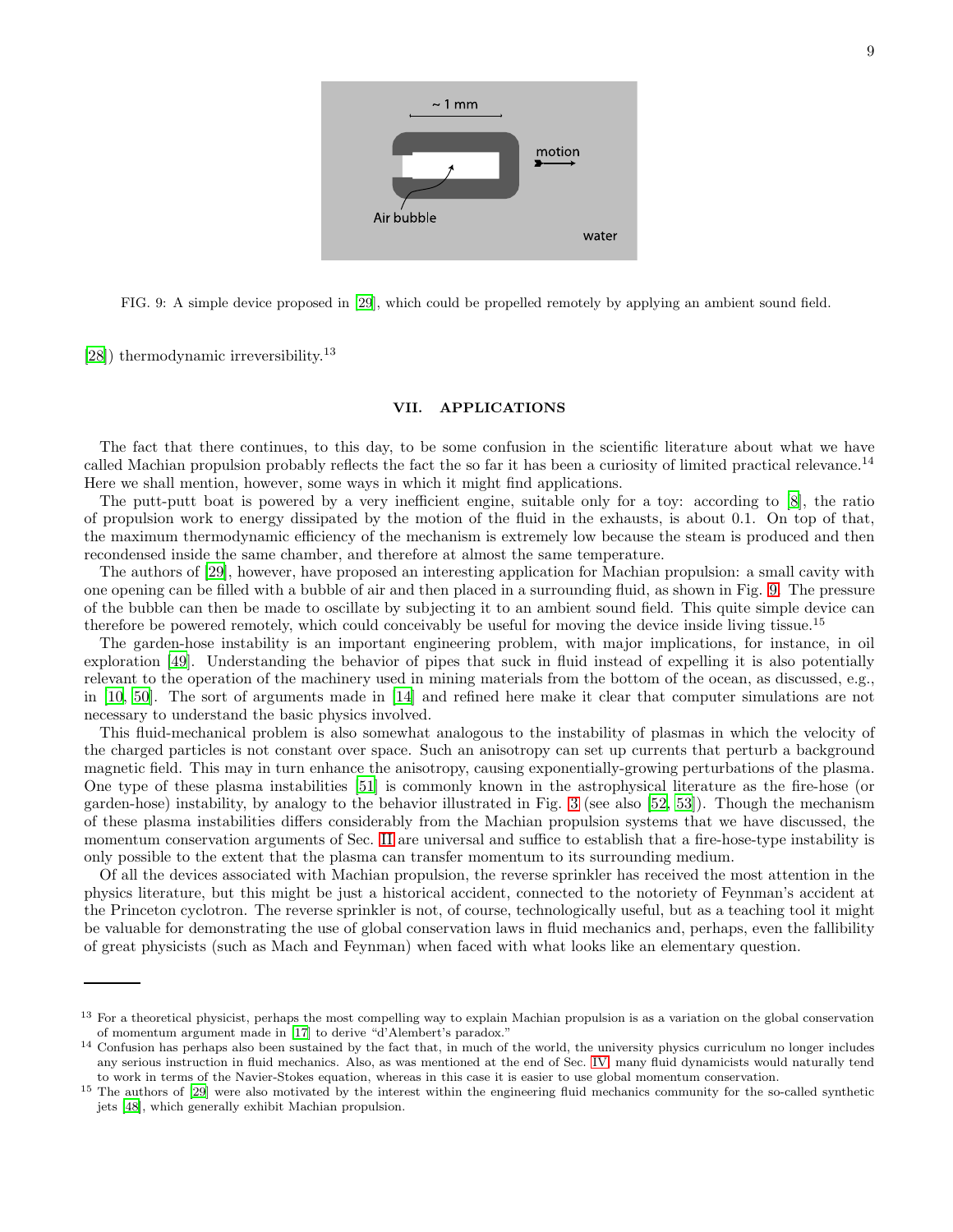#### Acknowledgments

I thank Lewis H. Mammel, Jr. and Monwhea Jeng for bringing to my attention the issue of the shape of the flows, after my previous work on the reverse sprinkler appeared in print in 2004. The resulting discussions revealed to me that the issue deserved clarification. I thank Olivier Doaré and Emmanuel de Langre for permission to use their pictures of the garden hose instability, and for help with the references to the engineering literature. I thank Wolfgang Rueckner for various discussions about the reverse sprinkler and for sharing with me the manuscript for [\[21\]](#page-9-28). I also thank Giancarlo Reali for calling my attention back to the putt-putt boat and to the work of [\[8\]](#page-9-7), Paul O'Gorman for help in understanding the role of viscosity in explaining the asymmetry of the shapes shown in Fig. [4,](#page-2-2) and Carl Mungan for encouragement and advice on improving this manuscript. Finally, I thank all of the other readers of [\[14](#page-9-13)] who wrote to me with questions and comments. This work was supported in part by the U.S. Department of Energy under contract DE-FG03-92ER40701.

- <span id="page-9-0"></span>[1] E. Mach, [Die Mechanik in Ihrer Entwicklung Historisch-Kritisch Dargerstellt](http://echo.mpiwg-berlin.mpg.de/ECHOdocuViewfull?mode=imagepath&url=/mpiwg/online/permanent/einstein_exhibition/sources/Q179XRYG/pageimg&viewMode=images) (Leipzig: Brockhaus, 1883). Available in English as The Science of Mechanics: A Critical and Historical Account of its Development (La Salle, IL: Open Court, 1960), 6th ed., pp. 388–390.
- <span id="page-9-1"></span>[2] P. Kirkpatrick, "A neglected lesson from the Cartesian diver," Am. J. Phys. 10[, 160](http://dx.doi.org/10.1119/1.1990353) (1942).
- <span id="page-9-2"></span>[3] H. S. Belson, " 'Empty' Hero's engine," Am. J. Phys. 24[, 413–414](http://dx.doi.org/10.1119/1.1934244) (1956).
- <span id="page-9-3"></span>[4] R. P. Feynman, Surely You're Joking, Mr. Feynman, (New York: Norton, 1985), pp. 63–65.
- <span id="page-9-4"></span>[5] J. A. Wheeler, "The young Feynman," Phys. Today 42 (2), 24-28 (1989).
- <span id="page-9-5"></span>[6] E. Creutz, "Feynman's reverse sprinkler," Am. J. Phys. **73**[, 198–199](http://dx.doi.org/10.1119/1.1842733) (2005).
- <span id="page-9-6"></span>[7] J. S. Miller, "Physics in a toy boat," Am. J. Phys. 26[, 199](http://dx.doi.org/10.1119/1.1934629) (1958); R. S. Mackay, "Boat driven by thermal oscillations," Am. J. Phys. 26[, 583–584](http://dx.doi.org/10.1119/1.1934696) (1958).
- <span id="page-9-7"></span>[8] I. Finnie and R. L. Curl, "Physics in a toy boat," Am. J. Phys. 31[, 289–293](http://dx.doi.org/10.1119/1.1969435) (1963).
- <span id="page-9-8"></span>[9] M. P. Païdoussis, Fluid-Structure Interactions: Slender Structures and Axial Flow, vol. 1 (London: Academic Press, 1998).
- <span id="page-9-9"></span>[10] M. P. Païdoussis and M. Tétreault-Friend, "Aspirating cantilevers and reverse sprinklers," Am. J. Phys. 77[, 349–353](http://dx.doi.org/10.1119/1.3078416) (2009).
- <span id="page-9-10"></span>[11] E. de Langre, *Fluides et Solides* (Paris: École Polytechnique, 2001), p. 74.
- <span id="page-9-11"></span>[12] O. Doaré and E. de Langre, "The flow-induced instability of long hanging pipes," Eur. J. Mech. A Solids 21[, 857–867](http://dx.doi.org/10.1016/S0997-7538(02)01221-4) (2002).
- <span id="page-9-12"></span>[13] A. K. Schultz, "Comment on the inverse sprinkler problem," Am. J. Phys. 55[, 488](http://dx.doi.org/10.1119/1.15117) (1987).
- <span id="page-9-13"></span>[14] A. Jenkins, "An elementary treatment of the reverse sprinkler," Am. J. Phys. 72[, 1276–1282](http://dx.doi.org/10.1119/1.1761063) (2004) [arXiv:physics/0312087].
- <span id="page-9-20"></span>[15] J. R. d'Alembert, "Paradoxe proposé aux géomètres sur la résistence des fluides," Opuscules mathématiques, vol. 5, memoir XXXIV, section I, (Paris: Chez Briasson, 1768), pp. 132–138.
- <span id="page-9-21"></span>[16] G. K. Batchelor, An Introduction to Fluid Mechanics, Cambridge Mathematical Library ed., (Cambridge, UK: Cambridge University Press, 2000 [1967]), pp. 331–332, 404–405.
- <span id="page-9-22"></span>[17] L. M. Milne-Thomson, Theoretical Hydrodynamics, 5th ed., (Mineola, NY: Dover, 1996 [1968]), pp. 23–24.
- <span id="page-9-14"></span>[18] M. Bobrowsky et al., "D3-22: Inverse sprinkler - metal model," The University of Maryland Physics Lecture-Demonstration Facility, <http://www.physics.umd.edu/lecdem/services/demos/demosd3/d3-22.htm> (accessed 9 Apr. 2011).
- <span id="page-9-15"></span>[19] W. Rueckner, private communication, 24 Feb. 2005.
- <span id="page-9-16"></span>[20] A. T. Forrester, "Inverse sprinklers: A lesson in the use of a conservation principle," Am. J. Phys. 54[, 798–799](http://dx.doi.org/10.1119/1.14448) (1986).
- <span id="page-9-28"></span>[21] P. Titcomb, W. Rueckner, and P. E. Sokol, "The inverse sprinkler: A lesson in the misuse of a conservation principle," unpublished, 12 pp., October 1987.
- [22] R. E. Berg and M. R. Collier, "The Feynman inverse sprinkler problem: A demonstration and quantitative analysis," Am. J. Phys. 57[, 654–657](http://dx.doi.org/10.1119/1.15932) (1989).
- [23] R. E. Berg, M. R. Collier, and R. A. Ferrell, "The Feynman inverse sprinkler problem: A detailed kinematic study," Am. J. Phys. 59[, 349–355](http://dx.doi.org/10.1119/1.16548) (1991).
- <span id="page-9-17"></span>[24] M. P. Païdoussis, "Aspirating pipes do not flutter at infinitesimally small flow," J. Fluids Struct. 13, 419-425 (1999).
- <span id="page-9-18"></span>[25] C. E. Mungan, "Inverse lawn sprinkler," Phys. Teach. **43**[, L1](http://dx.doi.org/10.1119/1.2010427) (2005).
- <span id="page-9-19"></span>[26] L. H. Mammel, private communication, 2 Dec. 2004.
- <span id="page-9-23"></span>[27] A. Jenkins, "Topics in theoretical particle physics and cosmology beyond the Standard Model," Ph.D. thesis, California Institute of Technology, 2006, arXiv:hep-th/0607239.
- <span id="page-9-24"></span>[28] J. Gleick, *Genius: The Life and Science of Richard Feynman* (New York: Pantheon, 1992), pp. 106–108.
- <span id="page-9-25"></span>[29] R. J. Dijkink, J. P. van der Dennen, C. D. Ohl and A. Prosperetii, "The 'acoustic scallop': a bubble-powered actuator," J. Micromech. Microeng. 16[, 1653–1659](http://dx.doi.org/10.1088/0960-1317/16/8/029) (2006).
- <span id="page-9-26"></span>[30] R. P. Feynman, R. B. Leighton, and M. Sands, *The Feynman Lectures on Physics*, vol. II, (Reading, MA: Addison Wesley, 1964), pp. 40-6–40-9.
- <span id="page-9-27"></span>[31] J. C. de Borda, "Mémoire sur l'écoulement des fluides par les orifices des vases," Mém. Acad. Sci. (Paris), 579–607 (1766).